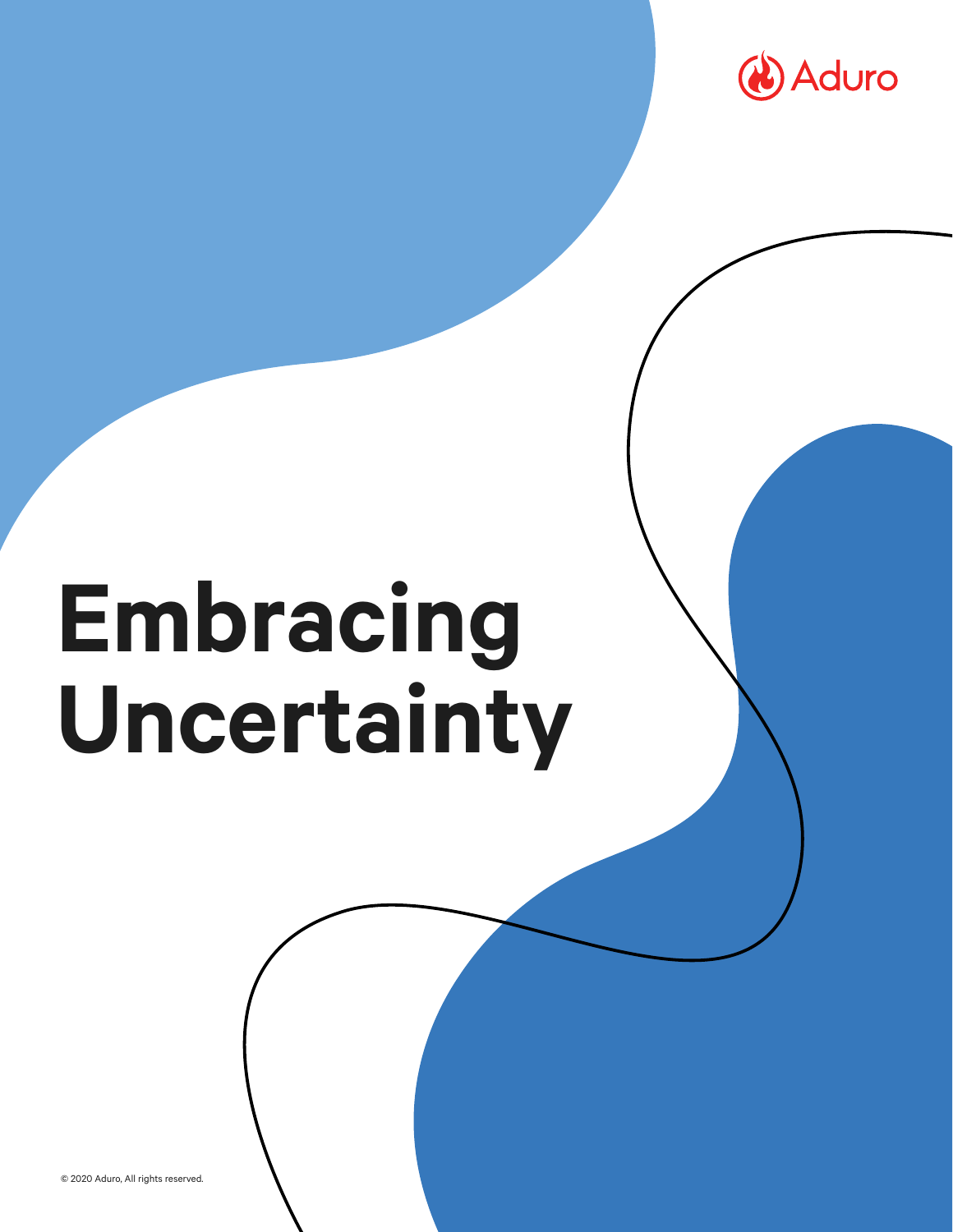

## **2020: The Year of Uncertainty**

Most of us have a hard time with uncertainty. In many ways, 2020 is like a bad movie with unresolved plotlines, a constantly shifting cast of antagonists and too many twists. Sitting in the dark, we have stopped caring about the characters and the plot and simply want the show to be over so we can exit the theater, turn on our phones and get back to real life.

Unfortunately, this is not a movie. This is real life. The plot isn't going to wrap up in any neat way, there are no clear antagonists and protagonists and the twists are not likely to stop. In fact, we probably won't even know when the plot has run its course. Only in hindsight will we be able to put bookends around the pandemic era. In the meantime, we have to get comfortable with uncertainty.

The good news is that uncertainty is not a new stressor, and we have decades of research at our disposal that illuminates solutions for our current situation. In short, the antidote for anxiety caused by uncertainty is **resilience**. And companies who wish to overcome crisis fatigue so that performance is not severely impacted must implement wellbeing solutions that cultivate resilience.

We have to be well to do well.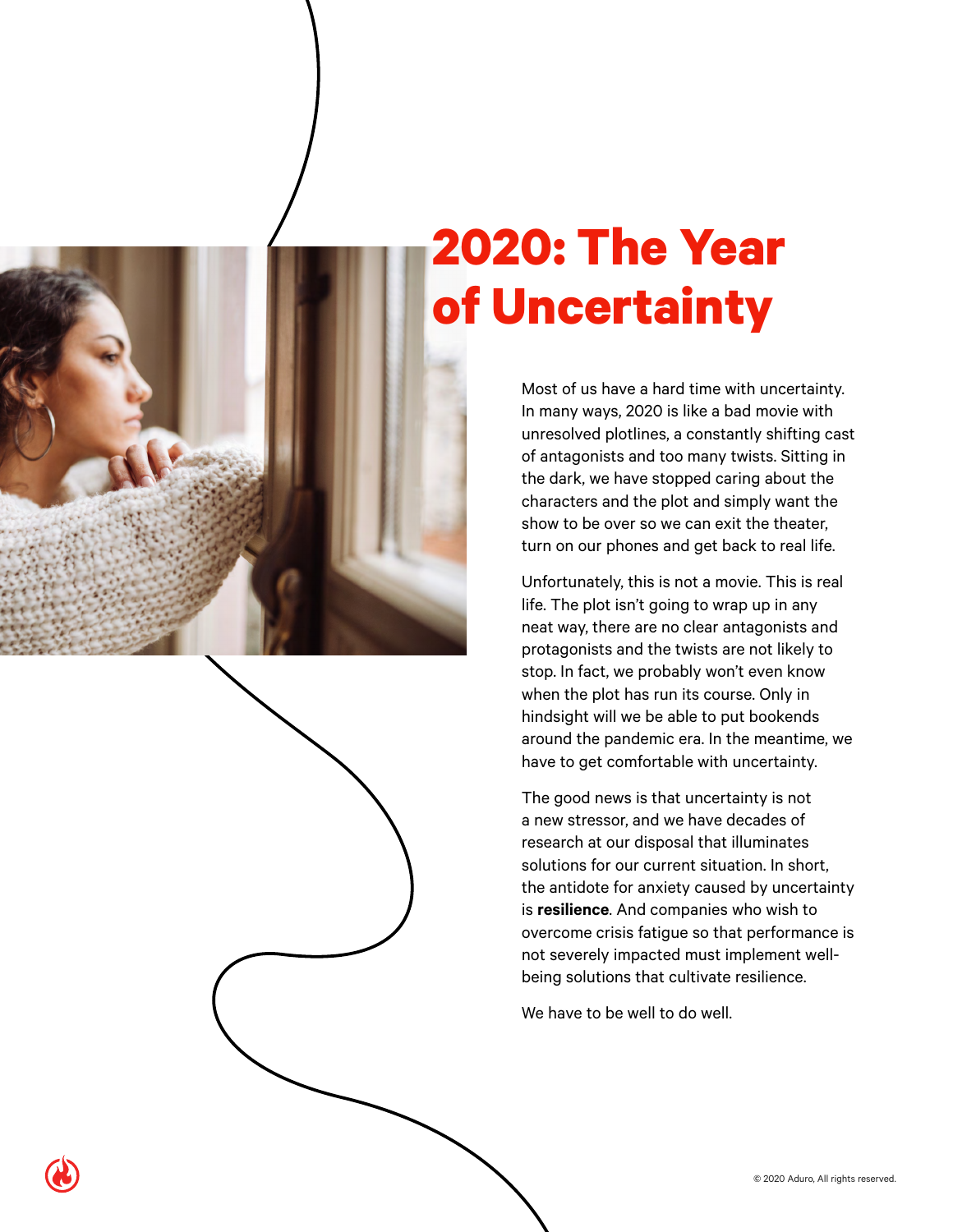# **Crisis fatigue**

**[In our first article on Human Performance](https://adurolife.com/blog/employee-well-being/recovering-from-crisis-fatigue/)**, we highlighted crisis fatigue and the multiple stages that we pass through on our way to recovery. "Generally speaking, the three stages of crisis fatigue may be described as emergency, regression and recovery." $^1$  $^1$  Many companies and individuals are currently stuck in emergency or regression phases and must chart an intentional course to recovery.

Another useful tool to analyze crisis fatigue is the "SAMSHA model."<sup>[2](https://www.samhsa.gov/dtac/recovering-disasters/phases-disaster)</sup> Adapted from a training manual for mental health in major disasters written by the U.S. Department of Health and Human Services, The SAMSHA model depicts a volatile range of high and low emotions catalyzed by uncertainty. Notably, the lowest point for most is about 6-9 months following a disaster. In other words, we may currently be entering the darkest hour of the pandemic when people suffer most from "disillusionment" and are susceptible to "trigger events" that plunge many into counterproductive behaviors.



#### **Reactions & Behavioral Health Symptoms in Disasters\* Reactions & Behavioral Health Symptoms in Disasters**

The path to recovery (or reconstruction) can take months or longer. But in the face of growing uncertainty, it is important to take control of the journey and pursue recovery with deep intention. Companies and individuals may not be able to control world events, but we can certainly have an impact on how we respond to them. And that's why an institutional pursuit of resilience is critical now and in the future as events continue to unfold at a seemingly accelerated pace.

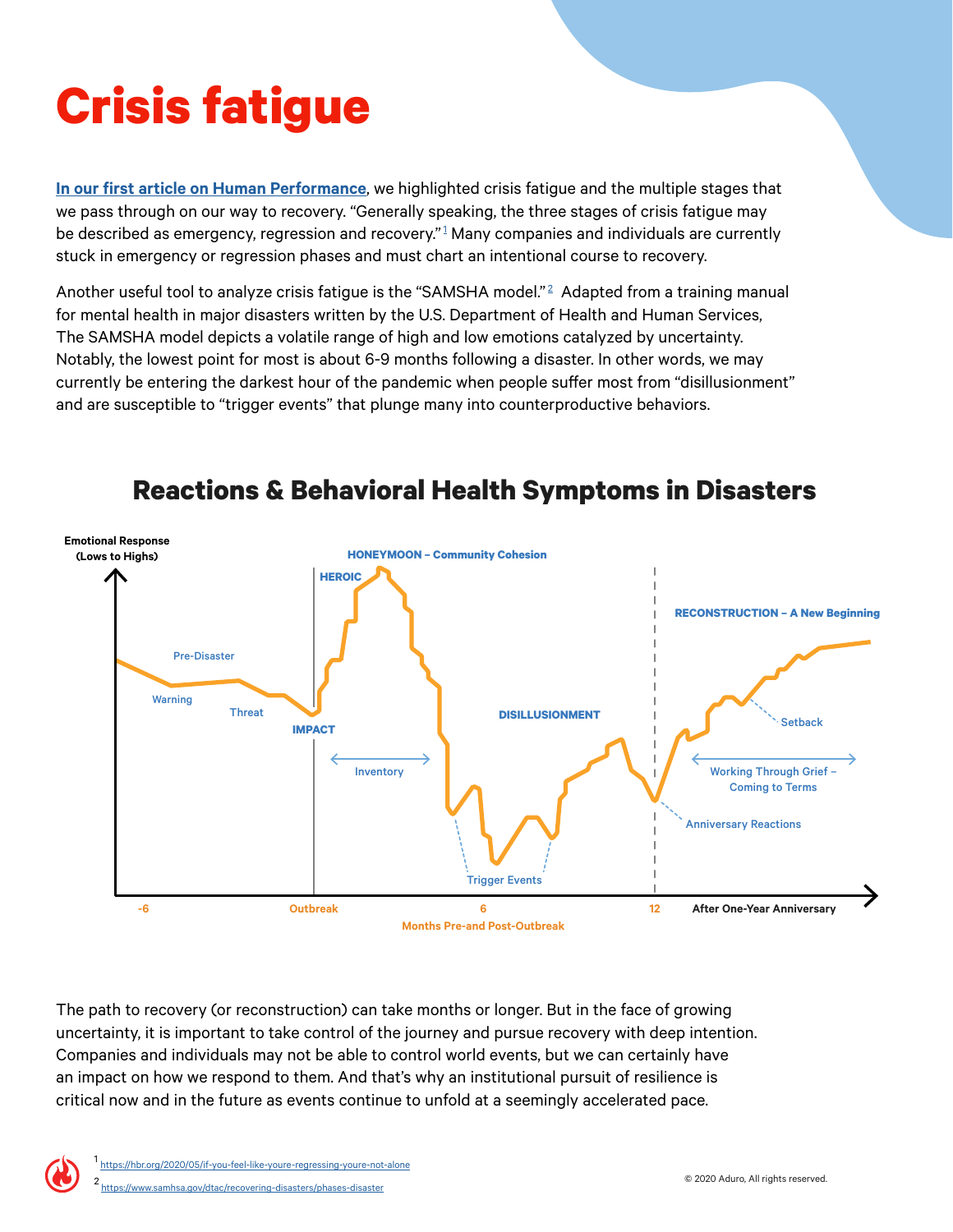### **Resilience**

"Resilience is defined as an ability to recover from or adjust easily to misfortune or change. Bounce back."<sup>[3](https://www.willistowerswatson.com/en-US/Insights/2020/03/how-to-build-resilience-during-times-of-uncertainty)</sup> The importance of resilience may be obvious to most in the current context, but what are we doing about it? If left only to individuals, it is unlikely that organizational resilience will take root at a scale that equips companies to achieve pre-pandemic levels of performance and customer satisfaction. Meanwhile, the more obvious cost is borne by those individuals who are unable to pursue resilience in a meaningful way due to the unprecedented number of stressors they are currently experiencing, from fear of becoming ill to balancing personal and family needs with work needs.

Therefore, it is incumbent upon organizations to cultivate a holistic approach to resilience focusing on mental health. To be clear, it's not enough to send an inspirational company email and suggest useful resources such as meditation apps. Rather, companies must view resilience as the key to recovery and implement a comprehensive change management plan to achieve breakthrough moments with employees, and without leaving anyone behind. Doing so requires a significant coordinated effort on the scale of any other major business initiative. For example, one would not set a goal to transform business operations or enter new markets without aligning the entire company around a vision, creating a strategy and plan, and providing each individual in the company with the people, processes and tools necessary to succeed. Why should cultivating resilience in the face of a once-in-a-century crisis be any different? To be blunt, if your current business strategy is prioritizing "normal" business goals over an organizational approach to well-being and mental health, you're missing the big picture.

Resilience is defined as an ability to recover from or adjust easily to misfortune or change. Bounce back.

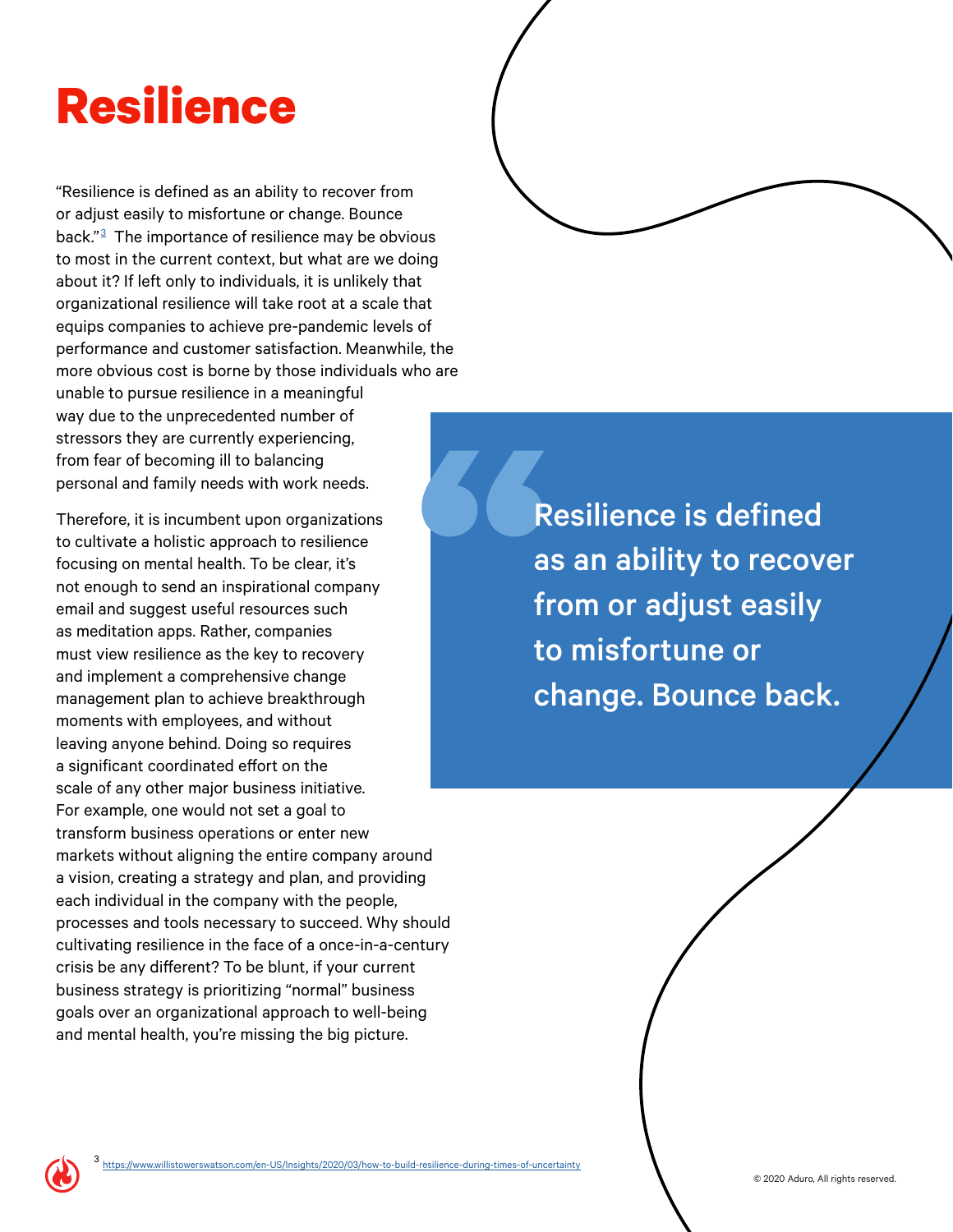#### **Activating Resilience**

Teaching an organization to embrace transformational change has always been important. But in the current context, it has become critical. However, in many ways building organizational resilience follows a similar blueprint to activating any major culture shift such as enhancing innovation, improving product quality or boosting customer satisfaction. **Examine these tried-and-true change management steps from Harvard Business School through the lens of cultivating resilience<sup>[4](https://online.hbs.edu/blog/post/change-management-process)</sup>:** 

> **Prepare the Organization** - Help employees recognize the need for developing resilience by acknowledging **1 4** current and future uncertainty while emphasizing the role of stable performance in controlling those things that are within our power.



**Craft a Vision and Plan** - Develop a holistic and realistic plan for "becoming resilient" that includes strategic goals, key performance indicators, project stakeholders, and specific actions and initiatives.

**Implement the Changes** - Building resilience is not a transaction or an event. Much like any other major business initiative, it requires a long term commitment to achieving multiple milestones along the way to a successful outcome. Outfit your team with a holistic well-being solution that raises the pursuit of resilience to an equivalent level with other critical business initiatives. One wouldn't launch a supply chain initiative without an ERP system, right? **3 5**

**Embed Changes Within Company Cultures and Practices** - Once the plan has been implemented -- people have been trained, provided with the necessary tools and resources appropriate for their role and processes have been created to ensure continuous reinforcement and improvement -- the company must implement controls and rewards to ensure that positive changes stick. Resilience must be sewn into the cultural fabric and defended with the same zeal as any other competitive advantage.

**Review Progress and Analyze Results** - Without doubt, the impact of organizational resilience must be tracked in terms of employee engagement, productivity and customer experience. In uncertain times, it has become acutely clear that employee experience is the keystone of performance and customer satisfaction. And employee well-being, including mental health and resilience, is the foundation of any employee experience initiative. How can people have a great employee experience if they are suffering from crisis fatigue?